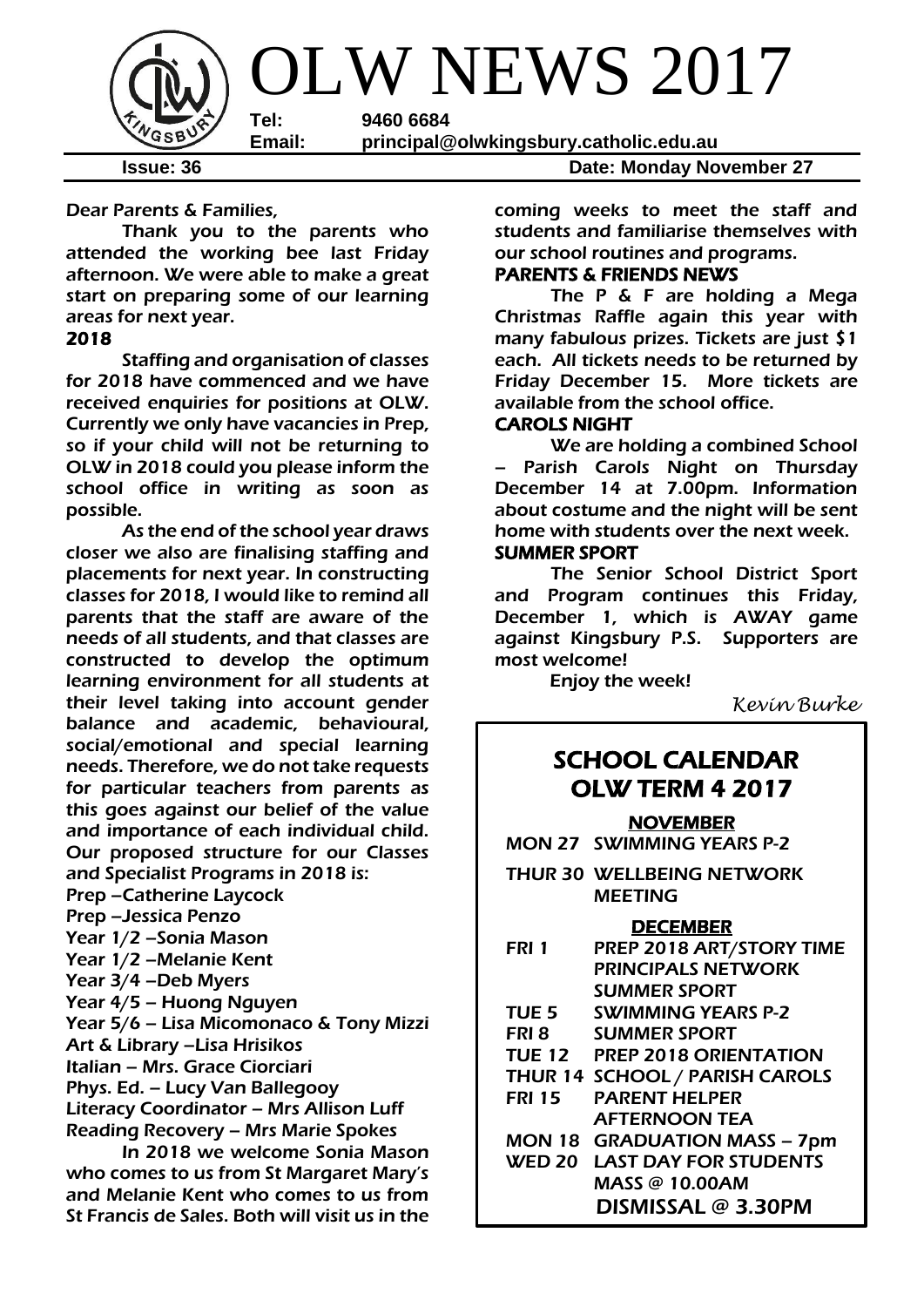

# Our Lady of the Way Parents and Friends Mega Christmas Raffle

## Prizes Include

Clothes Dryer valued at \$579 12 Months Gym Membership valued at \$695 2 Mojo My Lounge Outdoor Bean Bags \$ 300 10kg Cadbury Chocolate Block valued at \$210 4.5kg Toblerone Block valued at \$121 Curious Grace Ionic Hair Dryer valued at \$100 2 Outdoor Bean Bags valued at \$186 Ella Bach Gift Pack valued at \$70 Smiggle Pack valued at \$60 Crocs Voucher Red Door Vouchers  $+$  More

Tickets only \$1.00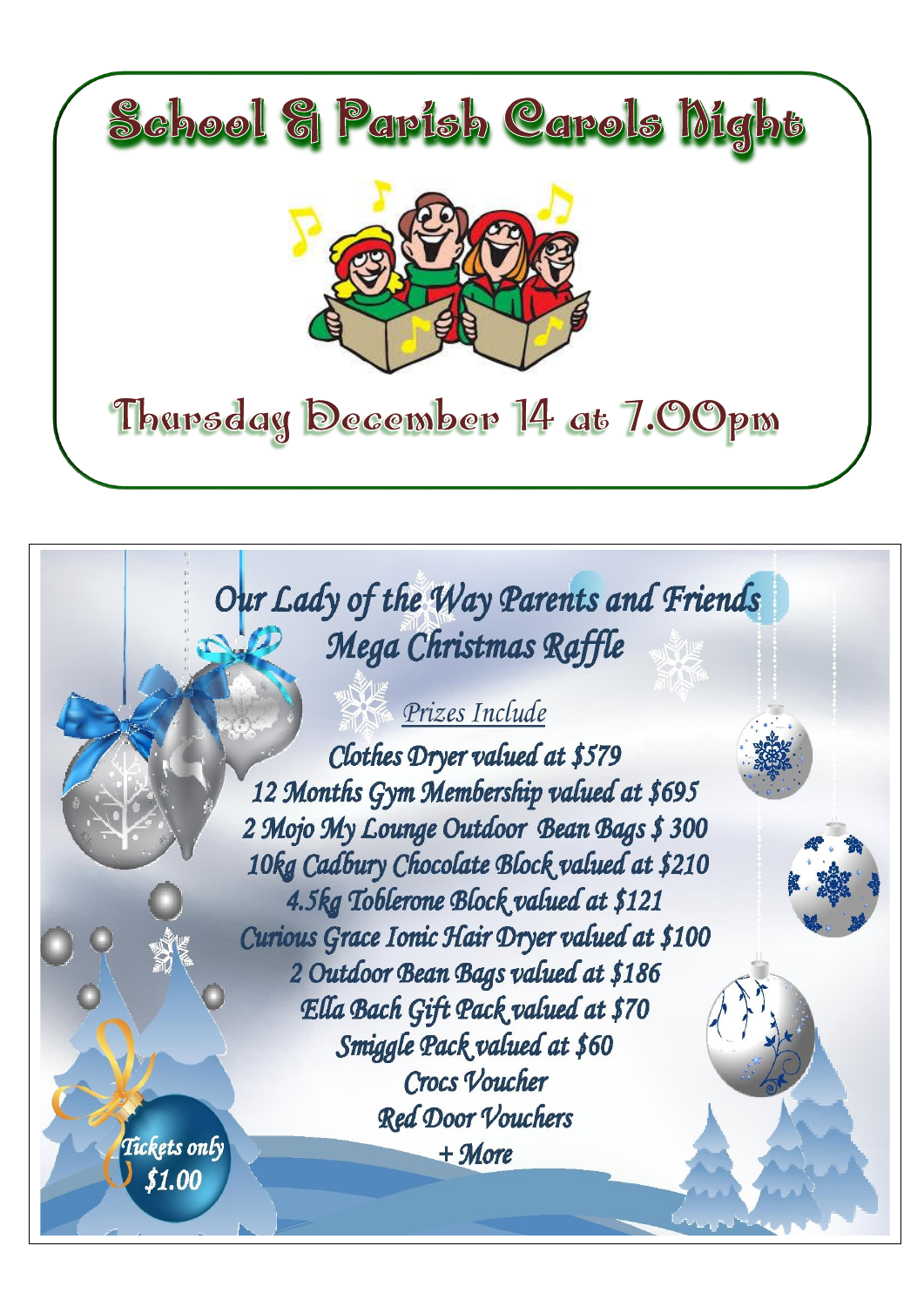### *Parish of Our Lady of the Way Kingsbury*

*Presbytery: 13 Green Ave, Kingsbury, 3083*



*Parish Priest: Fr Terry Bergin Tel: 9462 1221 School Tel: 9460 6684 Email: terrybergin1@bigpond.com* **Parish Website:** OLW Kingsbury Mass Timetable Saturday – Vigil Mass: Sunday: Weekdays: Sacrament of Reconciliation: Rosary Monday to Saturday: Divine Mercy Chaplet Exposition of the Blessed Sacrament: 6.00PM 8.00AM and 10.00AM 10.00AM Saturday from 5.15 to 5.45PM 9.30AM After Mass Daily Friday from 9.00 to 9.30AM

*Baptisms and Marriages by appointment: Please ring 9462 1221*

*Entrance Antiphon:* How worthy is the Lamb who was slain, to received power and divinity, and wisdom and strength and honour. To him belong glory and power for ever and ever.

*Communion Antiphon:* The Lord sits as King for ever. The Lord will bless his people with peace.

### *Readers for Sunday Mass*

| $26th$ Nov | 6pm E Almeida | 8am N Brown  | 10am J Hubber |
|------------|---------------|--------------|---------------|
| $3rd$ Dec  | 6pm E Gleeson | 8am B Bowlen | 10am N Buchan |

### *Extraordinary Ministers of Holy Communion*

| $26th$ Nov | 6pm E Gleeson | 10am I Lowe         |
|------------|---------------|---------------------|
| $3rd$ Dec  | 6pm M Nolan   | 10am N George Swamy |

### *OLW Church Cleaning Roster*

 $2<sup>nd</sup>$  Dec Thien Lan Nguyen  $& E$  Nguyen  $& Charles$ 16th Dec Professional Cleaners

### *OLW Sacristy Linen Laundering Roster*

| $26th$ Nov          | Margaret Sullivan        |
|---------------------|--------------------------|
| $3rd$ Dec           | Christina Sant           |
| $22nd$ $N_{\Omega}$ | $Church$ $\Delta$ ccount |

| $22^{nd}$ Nov | <b>Church Account</b> | \$1243.00 |
|---------------|-----------------------|-----------|
|               | Presbytery Account    | \$761.00  |

29<sup>th</sup> Nov Parish lunch will be held at Coopers Restaurant, Plenty Rd Bundoora at 12noon. Last luncheon for the year. Add your name to the attendance sheet in the foyer.

All Masses this weekend will be offered for deceased parishioners, our family and friends.

*Christmas* raffle tickets on sale. 50 cents a ticket. Be in it to win it!

*Reconciliation:* @ OLW Parish Thursday 21<sup>st</sup> Dec 7pm. All welcome.

25<sup>th</sup> Nov: is the 55<sup>th</sup> anniversary of the founding of the OLW Parish.